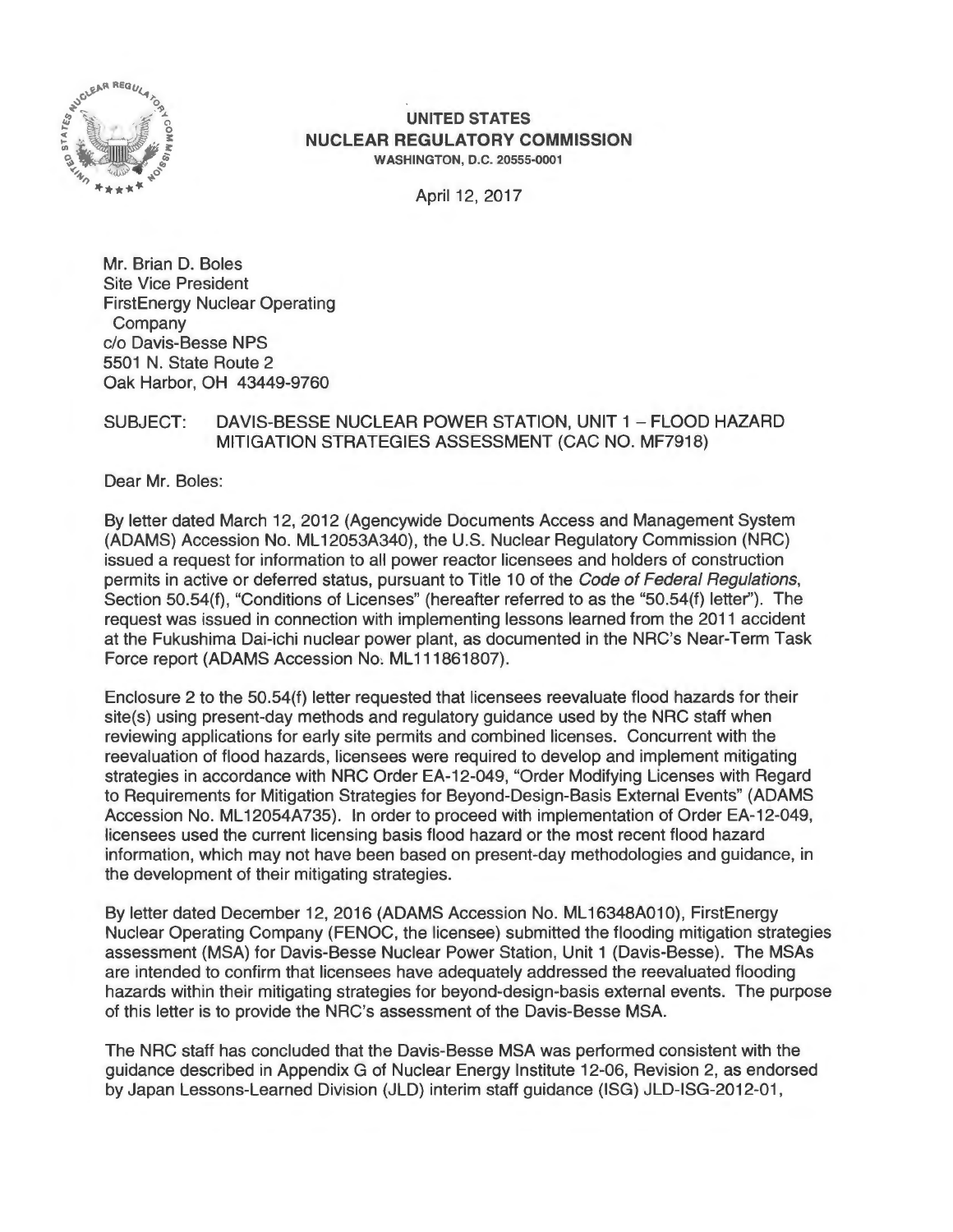Revision 1, and that the licensee has demonstrated that the mitigation strategies are reasonably protected from reevaluated flood hazards conditions for beyond-design-basis external events. This closes out the NRC's efforts associated with CAC No. MF7918.

If you have any questions, please contact me at 301-415-3809 or at Juan. Uribe@nrc.gov

Sincerely,

Juan Uribe, Project Manager Hazards Management Branch Japan Lessons-Learned Division Office of Nuclear Reactor Regulation

Docket No. 50-346

Enclosure: Staff Assessment Related to the Mitigating Strategies for Davis-Besse

cc w/encl: Distribution via Listserv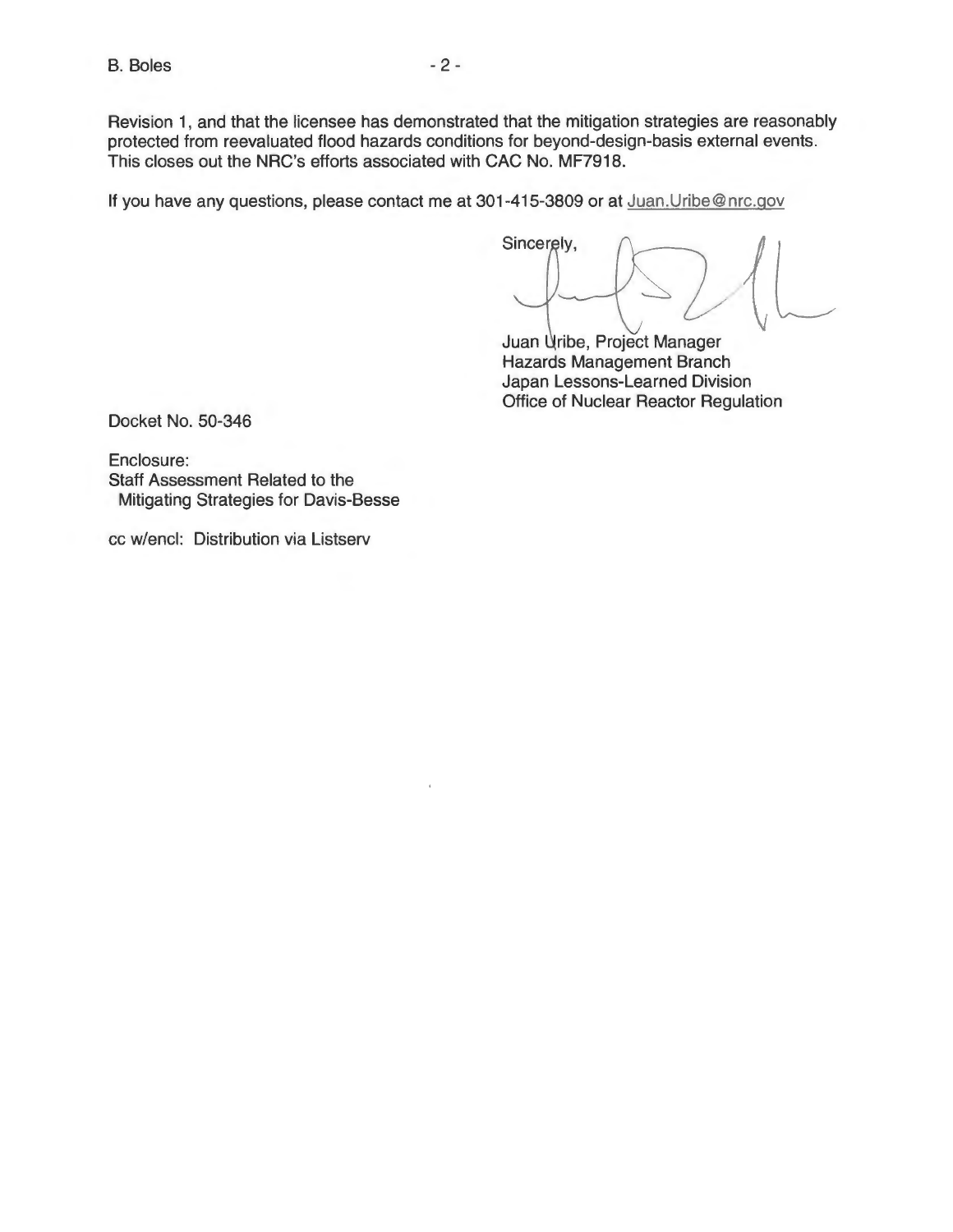### STAFF ASSESSMENT BY THE OFFICE OF NUCLEAR REACTOR REGULATION RELATED TO MITIGATION STRATEGIES FOR DAVIS-BESSE NUCLEAR POWER STATION. UNIT 1 AS A RESULT OF THE REEVALUATED FLOODING HAZARD NEAR-TERM TASK FORCE RECOMMENDATION 2.1 - FLOODING (CAC NO. MF7918)

## 1.0 INTRODUCTION

By letter dated March 12, 2012 (Agencywide Documents Access and Management System (ADAMS) Accession No. ML 12053A340), the U.S. Nuclear Regulatory Commission (NRC) issued a request for information to all power reactor licensees and holders of construction permits in active or deferred status, pursuant to Title 10 of the Code of Federal Regulations (10 CFR), Section 50.54(f), "Conditions of Licenses" (hereafter referred to as the "50.54(f) letter''). The request was issued in connection with implementing lessons learned from the 2011 accident at the Fukushima Dai-ichi nuclear power plant as documented in the NRC's Near-Term Task Force (NTTF) report (ADAMS Accession No. ML111861807).

Enclosure 2 to the 50.54(f) letter requested that licensees reevaluate flood hazards for their respective site(s) using present-day methods and regulatory guidance used by the NRC staff when reviewing applications for early site permits and combined licenses. Concurrent with the reevaluation of flood hazards, licensees were required to develop and implement mitigating strategies in accordance with NRC Order EA-12-049, "Order Modifying Licenses with Regard to Requirements for Mitigation Strategies for Beyond-Design-Basis External Events" (ADAMS Accession No. ML 12054A735). That order requires holders of operating reactor licenses and construction permits issued under 10 CFR Part 50 to modify the plants to provide additional capabilities and defense-in-depth for responding to beyond-design-basis external events, and to submit to the NRC for review a final integrated plan that describes how compliance with the requirements of Attachment 2 of the order was achieved. In order to proceed with implementation of Order EA-12-049, licensees used the current licensing basis flood hazard or the most recent flood hazard information, which may not have been based on present-day methodologies and guidance, in the development of their mitigating strategies.

The NRC staff and industry recognized the difficulty in developing and implementing mitigating strategies before completing the reevaluation of flood hazards. The NRC staff described this issue and provided recommendations to the Commission on integrating these related activities in COMSECY-14-0037, "Integration of Mitigating Strategies for Beyond-Design-Basis External Events and the Reevaluation of Flood Hazards," dated November 21 , 2014 (ADAMS Accession No. ML14309A256). The Commission issued a staff requirements memorandum on March 30, 2015 (ADAMS Accession No. ML 15089A236), affirming that the Commission expects licensees for operating nuclear power plants to address the reevaluated flood hazards, which are considered beyond-design-basis external events, within their mitigating strategies.

Nuclear Energy Institute (NEI) 12-06, Revision 2, "Diverse and Flexible Coping Strategies (FLEX) Implementation Guide" (ADAMS Accession No. ML 16005A625), has been endorsed by the NRC as an appropriate methodology for licensees to perform assessments of the mitigating strategies against the reevaluated flood hazards developed in response to the March 12, 2012, 50.54(f) letter. The guidance in NEI 12-06, Revision 2, and Appendix G in particular, supports the proposed Mitigation of Beyond-Design-Basis Events rulemaking. The NRC's endorsement of NEI 12-06, including exceptions, clarifications, and additions, is described in Japan Lessons-Learned Division (JLD) Interim Staff Guidance (ISG) JLD-ISG-2012-01, Revision 1,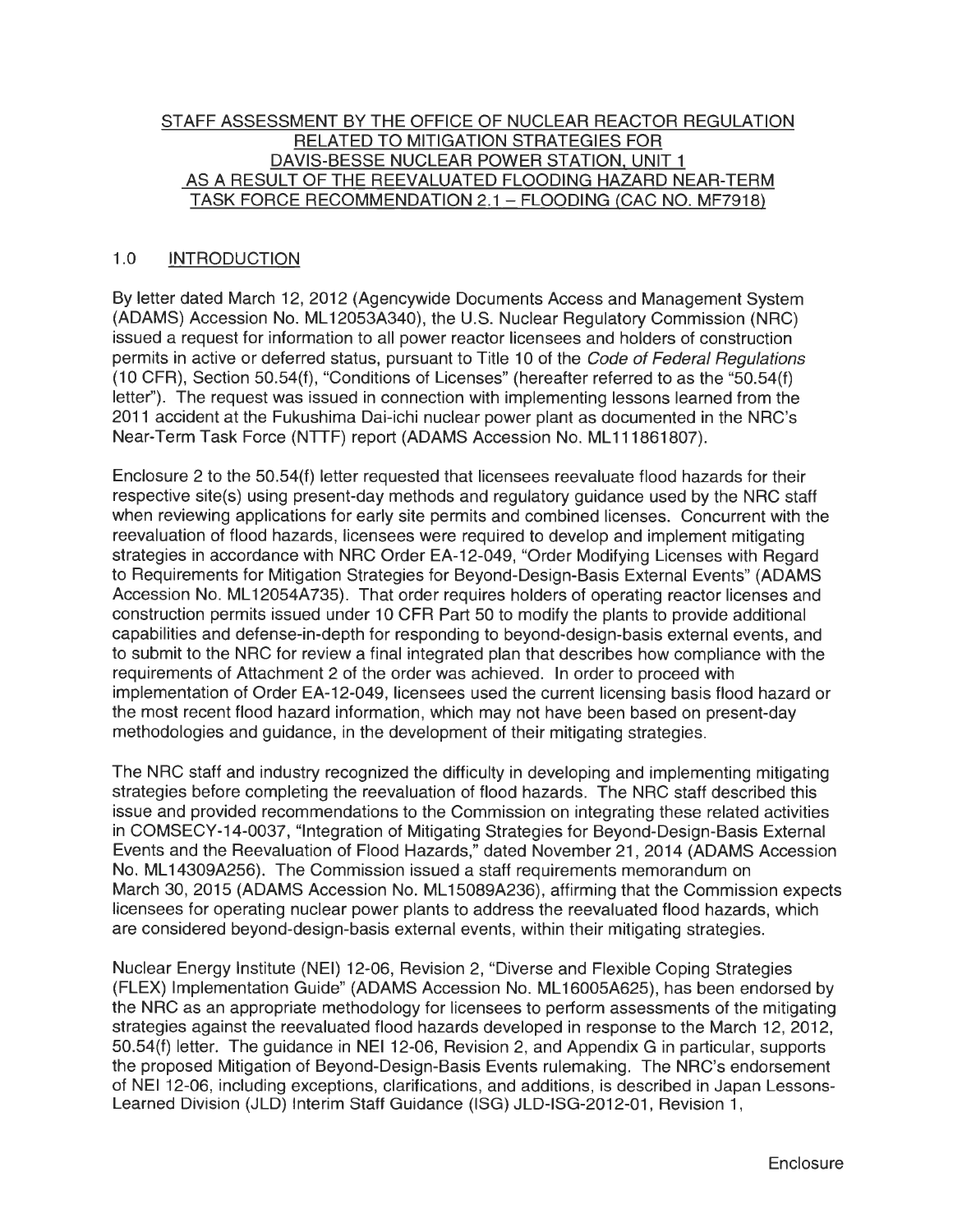"Compliance with Order EA-12-049, 'Order Modifying Licenses with Regard to Requirements for Mitigation Strategies for Beyond-Design-Basis External Events"' (ADAMS Accession No. ML15357A163). As discussed in JLD-ISG-2012-01 , Appendix G of NEI 12-06, Revision 2, describes acceptable methods for demonstrating that the reevaluated flooding hazard is addressed within the Davis-Besse Nuclear Power Station, Unit 1 (Davis-Besse), mitigating strategies for beyond-design-basis external events.

# 2.0 BACKGROUND

By letter dated September 3, 2015 (ADAMS Accession No. ML 15239B212), the NRG issued an interim staff response (ISR) letter for Davis-Besse. The ISR letter provided the reevaluated flood hazard mechanisms that exceeded the current design basis (COB) for Davis-Besse, which were to be used in conducting the mitigating strategies assessment (MSA), as described in NEI 12-06. For Davis-Besse, the mechanisms listed as not bounded by the COB in the ISR letter are local intense precipitation (LIP) and probable maximum storm surge (PMSS). By letter dated December 14, 2016 (ADAMS Accession No. ML16323A236), the NRC issued a staff assessment, which provided the documentation supporting the NRG staff's conclusions summarized in the ISR letter.

By letter dated December 12, 2016 (ADAMS Accession No. ML16348A010), FirstEnergy Nuclear Operating Company (FENOC, the licensee) submitted the Davis-Besse MSA for review by the NRG staff.

# 3.0 TECHNICAL EVALUATION

3.1 Mitigating Strategies under Order EA-12-049

By letter dated February 27, 2013 (ADAMS Accession No. ML13064A243), FENOC submitted its Overall Integrated Plan (OIP) for Davis-Besse, in response to Order EA-12-049. At 6 month intervals following the submittal of the OIP, the licensee submitted reports on its progress in complying with Order EA-12-049. By letter dated August 28, 2013 (ADAMS Accession No. ML 13234A503), the NRG notified all licensees and construction permit holders that the staff is conducting audits of their responses to Order EA-12-049 in accordance with NRG Office of Nuclear Reactor Regulation (NRR) Office Instruction LIC-111 , "Regulatory Audits" (ADAMS Accession No. ML082900195). By letters dated February 21, 2014 (ADAMS Accession No. ML 14007A670), and February 8, 2016 (ADAMS Accession No. ML 16019A367), the NRG issued an Interim Staff Evaluation (ISE) and audit report, respectively, on the licensee's progress. By letter dated September 23, 2016 (ADAMS Accession No. ML 16267A471), FENOC submitted a compliance letter and Final Integrated Plan (FIP) in response to Order EA-12-049. The compliance letter stated that the licensee had achieved full compliance with Order EA-12-049.

By letter dated January 31, 2017 (ADAMS Accession No. ML17017A340), the NRC staff issued a safety evaluation documenting the results of the NRG staffs review of the FLEX strategies for Davis-Besse. The safety evaluation concluded that the integrated plans, if implemented as described, should adequately address the requirements of Order EA-12-049.

A brief summary of Davis-Besse's FLEX strategies are listed below:

• During removal of decay heat, the makeup water to the steam generators (SG) is initially provided by the turbine-driven auxiliary feedwater (TDAFW) pumps taking suction from the condensate storage tanks (CSTs), if available. The CSTs are not seismically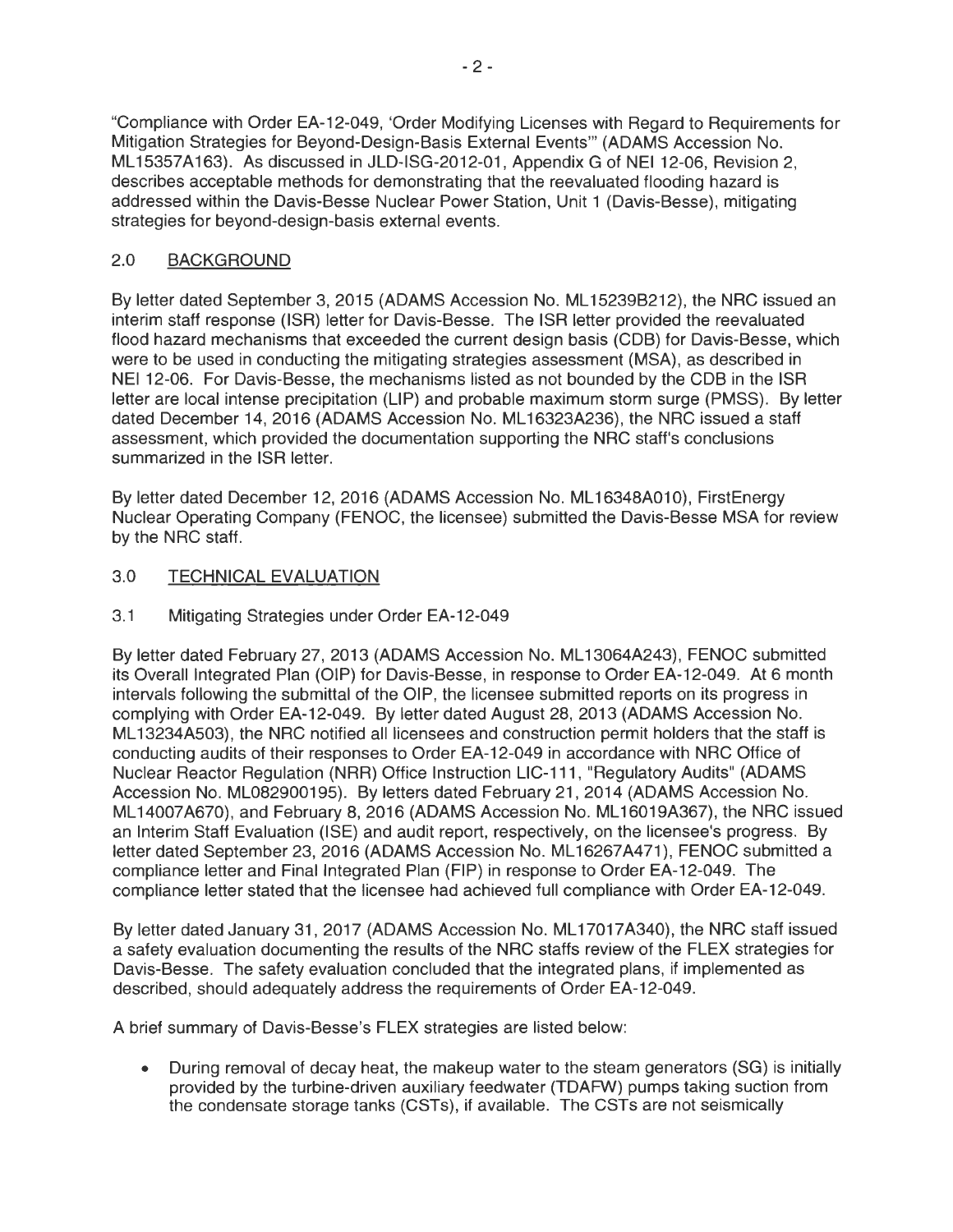qualified or missile protected. If the CSTs are not available, makeup to the SGs is provided by manually starting, from the control room, the diesel driven emergency feedwater pump (EFWP), which takes suction from the emergency feedwater storage tank (EFWST}.

- Operators can transition the SG water supply from the TDAFW pumps or the emergency feedwater (EFW) pump to portable FLEX pumps using water from the EFWST. The FIP described various alternative water sources that are available to refill the EFWST including the ultimate heat sink, which is Lake Erie.
- The operators will complete direct current (dc) bus load stripping within 1 hour following event initiation to ensure safety-related battery life is extended up to 14.6 hours. Following de load stripping and prior to battery depletion, the 850-kilowatt (kW), 480 volt alternating current (Vac) diesel generator (DG) that is pre-staged in the emergency feedwater facility (EFWF) will be connected to a motor control center (MCC) in the EFWF.
- To maintain spent fuel pool (SFP) cooling capabilities, makeup to the SFP can be gravity-fed from the borated water storage tank (BWST), if available. The BWST is not protected from high winds or tornado hazards. If the BWST is not available, SFP makeup can be provided from the EFWST using the EFWP, through connections, to supply the FLEX SFP makeup header.
- For Phases 1 and 2, no actions are required to maintain containment pressure below design limits and no actions or systems are needed to ensure continued containment function for Modes 1 through 4. Containment pressure and temperature both remain acceptable, at relatively low values, without any active containment cooling. For Modes 5 and 6, containment is vented to the atmosphere through the Emergency Hatch.
- During Phase 3, the National Strategic Alliance for FLEX Emergency Response (SAFER) Response Center (NSRC) will provide high capacity pumps and large turbinedriven DGs. Containment cooling and depressurization, as needed, would be accomplished by operating containment cooling fans, with service water (SW) for cooling supplied by an NSRC FLEX pump. The containment cooling fans would be powered by a DG supplied by the NSRC.
- 3.2. Evaluation of Current FLEX Strategies Against Reevaluated Hazard(s)

The licensee has assessed the potential impacts of the LIP and PMSS flood-causing mechanisms, as described in the ISR letter, against the mitigating strategies designed to meet Order EA-12-049. The purpose of the MSA was to determine if the licensee's mitigating strategies are adequate as-is, need to be modified, or new mitigating strategies need to be developed to address hazard exceedances as described in the ISR letter.

The licensee described in its MSA that implementation of the FLEX strategies at Davis-Besse is divided into three phases. In general, the first phase is to initially cope by relying on installed plant equipment, the second phase is to transition from installed plant equipment to the on-site FLEX equipment, and the third phase is to obtain additional capability and redundancy from offsite equipment. In addition, the FLEX equipment used during these phases is classified in two categories. The first category is FLEX "N" equipment, which is equipment that is protected from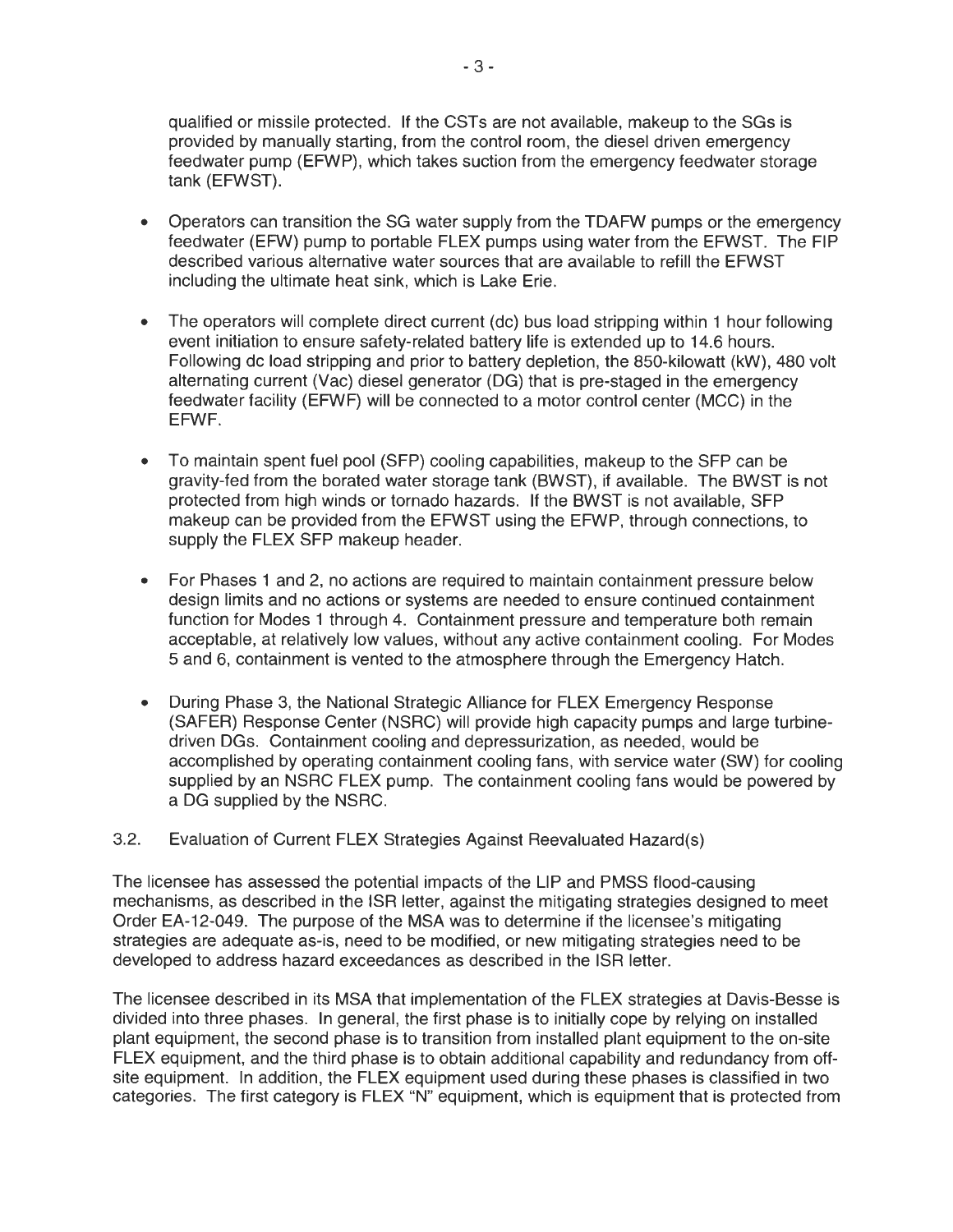all beyond design-basis external event (BDBEE) hazards and is the primary FLEX response equipment, and the second category is FLEX "N+ 1" equipment, which is equipment that may not be protected from all BDBEE hazards and is used as an alternate to FLEX "N" equipment. Overall, the licensee determined in its evaluation that LIP and PMSS challenge the implementation of FLEX strategies as previously designed, and as a result, need to be modified in order to account for the reevaluated hazard.

For LIP, the NRC confirmed in the ISR letter that the maximum reevaluated-flood stillwater elevation at the turbine building, intake structure, and auxiliary buildings is 585.5 ft, 585.5 ft, and 585.4 ft, respectively. The NRC staff also confirmed that waves and runup at these locations are minimal, and therefore can be neglected. In its MSA submittal, the licensee stated that flooding levels develop a depth above critical door sills for a period of 0.5 hours. The licensee stated in its MSA that FLEX equipment has sufficient margin such that Phase 1 and 2 strategies, as well as all FLEX "N" equipment, are not challenged by a reevaluated LIP hazard event. The main reason for the availability of all FLEX "N" equipment is that the emergency feedwater facility and the auxiliary building, which house this equipment, are not impacted by LIP. However, the evaluation determined that the Phase 3 strategy staging areas and the FLEX "N+1" deployment path were impacted. As a result, minor modifications to the FLEX strategy were determined to be required.

For the Phase 3 strategy, the licensee performed an evaluation and identified alternate staging areas that were verified to be available during a LIP event in order to support receipt of Phase 3 equipment. For the affected FLEX "N+1" equipment, the licensee stated in its MSA that it plans to develop a trigger point that allows for pre-deployment of FLEX "N+ 1" equipment prior to the flooding of the deployment path. The licensee also stated that development of the trigger points and alternate staging areas have been entered into and are being tracked within the FENOC corrective action program.

For PMSS, the NRC confirmed in the ISR letter that the maximum reevaluated-flood stillwater elevation is 585.8 ft. With the addition of waves and runup, the hazard elevation is 585.9 ft. In its MSA submittal, the licensee stated that flooding levels impact critical station doors above 585 ft for a period of 2.5 hours. The licensee stated that FLEX equipment has sufficient margin such that Phase 1 and 2 strategies, as well as all FLEX "N" equipment are not challenged by a reevaluated PMSS hazard event. The main reason for the availability of all FLEX "N" equipment is that the emergency feedwater facility and the auxiliary building, which house the equipment, are not impacted by PMSS. However, the evaluation determined that the Phase 3 strategy staging areas and the FLEX "N+1" deployment path were impacted. As a result, minor modifications to the FLEX strategy were determined to be required. The depth and duration of the standing water as a result of PMSS is greater than the impacts caused by a LIP event.

Similar to LIP, the licensee stated in its MSA that it had performed an evaluation and identified alternate staging areas that were verified to be available during a PMSS event in order to support receipt of Phase 3 equipment. For the affected FLEX "N+1" equipment, the licensee plans to develop a trigger point that allows for pre-deployment of FLEX "N+ 1" equipment prior to the flooding of the deployment path. The licensee stated in its MSA that development of the trigger points and alternate staging areas have been entered into and are being tracked within the FENOC corrective action program.

The NRC staff has reviewed the information presented in the MSA, as well as supporting documentation, as applicable. This included: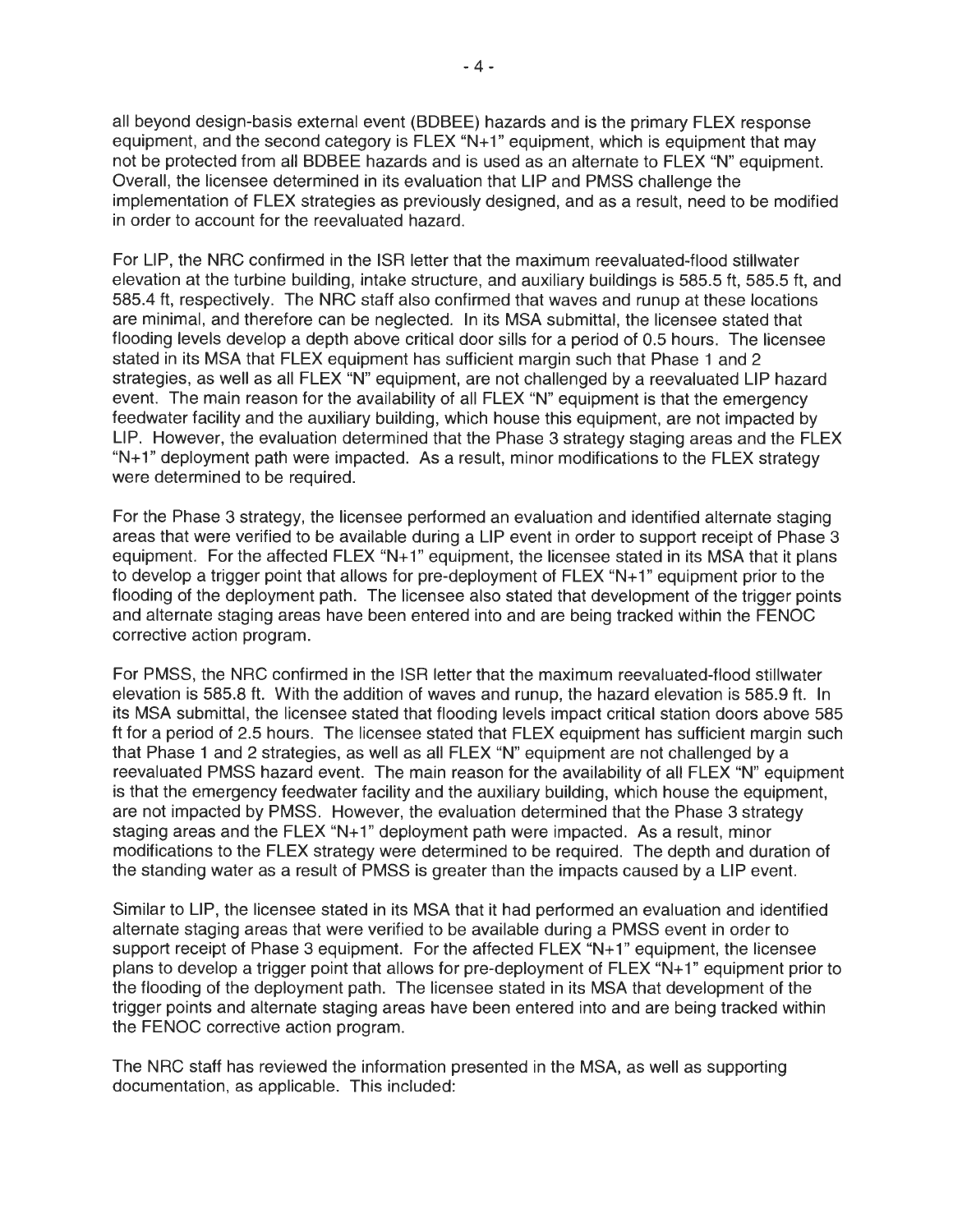- Review of licensing documents;
- Review of the topographical features of the site; and
- Review and documentation of existing mitigating strategies under Order EA-12-049.

The NRG staff reviewed the flood hazard elevations in the MSA and confirmed that the elevations match the values provided in the Davis-Besse ISR letter. The staff also reviewed the information related to the potential impacts of LIP and PMSS at the Davis-Besse site. During the review, the staff determined that additional information was necessary in order to complete its evaluation.

By letter dated December 5, 2016 (ADAMS Accession No. ML 16259A 189), the NRG staff had issued a generic audit plan to perform regulatory audits of licensees' MSAs on an as-needed basis, in order to support the NRG staff's review of the MSAs and issuance of the associated NRG staff assessments. As a result, this was the mechanism used to exchange information with FENOC for Davis-Besse, consistent with NRR LIC-111.

In regards to LIP and PMSS, the NRG staff requested additional information related to the alternate staging areas selected by FENOC to be used for Phase 3 equipment under a reevaluated flood event. Specifically, the NRG staff requested FENOC to provide additional information related to spatial location(s), elevations, diagrams, and/or calculations that could support the statements contained in the MSA.

In its response, the licensee stated that during the development of the MSA, additional feasibility evaluations of haul paths were performed that considered key flooding parameters (duration, depth, etc.) and ultimately determined three alternate locations. These evaluations are included as part of FENOC document NORM-LP-7221. As part of the audit response, an updated plant layout that included spatial locations of the alternate staging areas was provided. In summary, alternate staging area location 1 is located northwest of the switchyard and southwest of the cooling tower, alternate staging area 2 is located northeast of the auxiliary building and north of the intake structure, and alternate staging area location 3 is located south of the switchyard, to the east of the main parking lot.

For LIP, the evaluation indicated that all three staging areas would be slightly flooded, but Phase 3 activities have sufficient margin (as stated in Section 3.1 of this document), which would allow the flood waters to recede prior to implementation of the FLEX strategies. For PMSS, alternate staging area 1 is expected to be flooded and not available; however, areas 2 and 3 are considered to be "essentially dry" as part of the evaluation.

In regards to LIP and PMSS, the NRG staff also requested additional information on the proposed completion schedule for the development of trigger points that allows for predeployment of FLEX "N+1" equipment prior to the flooding of the deployment path. In its response, the licensee stated that the time required for deployment of the "N+ 1" equipment is approximately 2 hours. As such, FENOC stated that the warning time will be established so that a corporate meteorologist will notify the control room allowing sufficient time to mobilize and deploy the equipment to a staging area unaffected by a LIP or PMSS event. This activity is being tracked in the FENOC corrective action program (CR 2016-14090) and is expected to be completed by the end of 2017. The NRG staff did not have additional questions related to this topic.

The NRG staff also requested information related to the operational availability of Phase 1 and 2 equipment prior to the need of Phase 3 equipment under a reevaluated hazard scenario.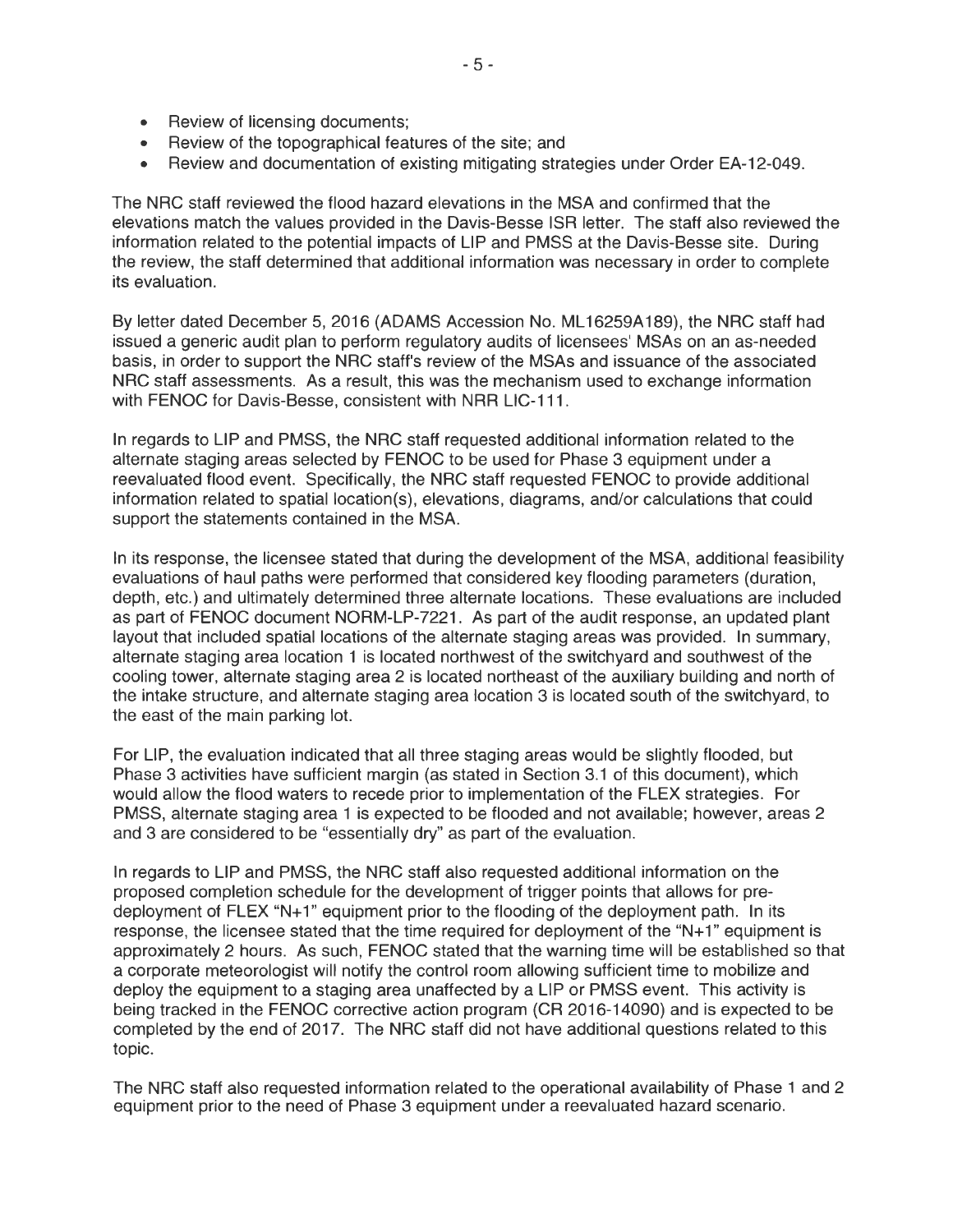Specifically, the NRC staff sought to better understand the length of time that Phase 1 and 2 strategy equipment/components can continuously operate prior to the arrival of NSRC equipment. In its response, the licensee stated that Phase 1 and 2 equipment can operate beyond the period of concern for a reevaluated LIP and PMSS event, given that the event does not challenge the CSTs, the EFWST, and does not challenge fuel deployment paths for "N" equipment. Phase 1 and 2 equipment can drive the plant to the low end of Mode 3 and remain in this condition well beyond the period of concern by utilizing FLEX equipment, as well as existing water and fuel inventory replenishment strategies. The NRC staff did not have additional questions related to this topic.

Based on the review of the above information, the NRC staff concludes that FENOC has adequately assessed the Mitigating Strategies Flood Hazard Information for the LIP and PMSS events at Davis-Besse, and that the existing FLEX strategies, modified as described and if appropriately implemented, appear to be reasonably protected from the reevaluated flood hazards conditions.

### 3.3 Evaluation of Flood Event Duration

The staff reviewed the information provided by Davis-Besse in the flood hazard reevaluation report (FHRR) (ADAMS Accession No. ML 15057 A023), ISR and MSA submittals regarding the flood event duration (FED) parameters needed to perform the MSA for flood hazards not bounded by the COB at the Davis-Besse. The FED parameters for the flood-causing mechanisms not bounded by the COB are summarized in Table 3.3-1.

#### 3.3.1. Local Intense Precipitation

The licensee reported in its MSA that procedures applicable to the Davis-Besse site were to be implemented when certain impending meteorological conditions were anticipated, such as a synoptic storm. The NRC staff notes that the National Weather Service typically provides qualitative precipitation forecasts of 24 hrs for synoptic storms.

The maximum water surface elevations (WSEs) generated during the LIP event in excess of the COB were described at 12 locations for three structures within the Davis-Besse powerblock (specifically the Turbine building, Auxiliary building, and Service Water Intake Structure) are described in the Table 1 of the Davis-Besse FHRR. For the purposes of Table 2 of the ISR letter, only the maxima WSEs associated with each of the three structures in question were reported. As described in the FHRR, depending on the structure and location, the duration of inundation ranges from 24 minutes (min) to about 54 min. The licensee reported in its MSA that the time necessary for flood waters to recede from the site would be no more than 1 hr. regardless of the structure or location in question.

The licensee used results from a 2-dimensional numerical model, as described in the FHRR, to determine the inundation and recession durations. The staff confirmed that the licensee's reevaluation of the flood event duration parameters for LIP and associated drainage uses present-day methodologies and regulatory guidance.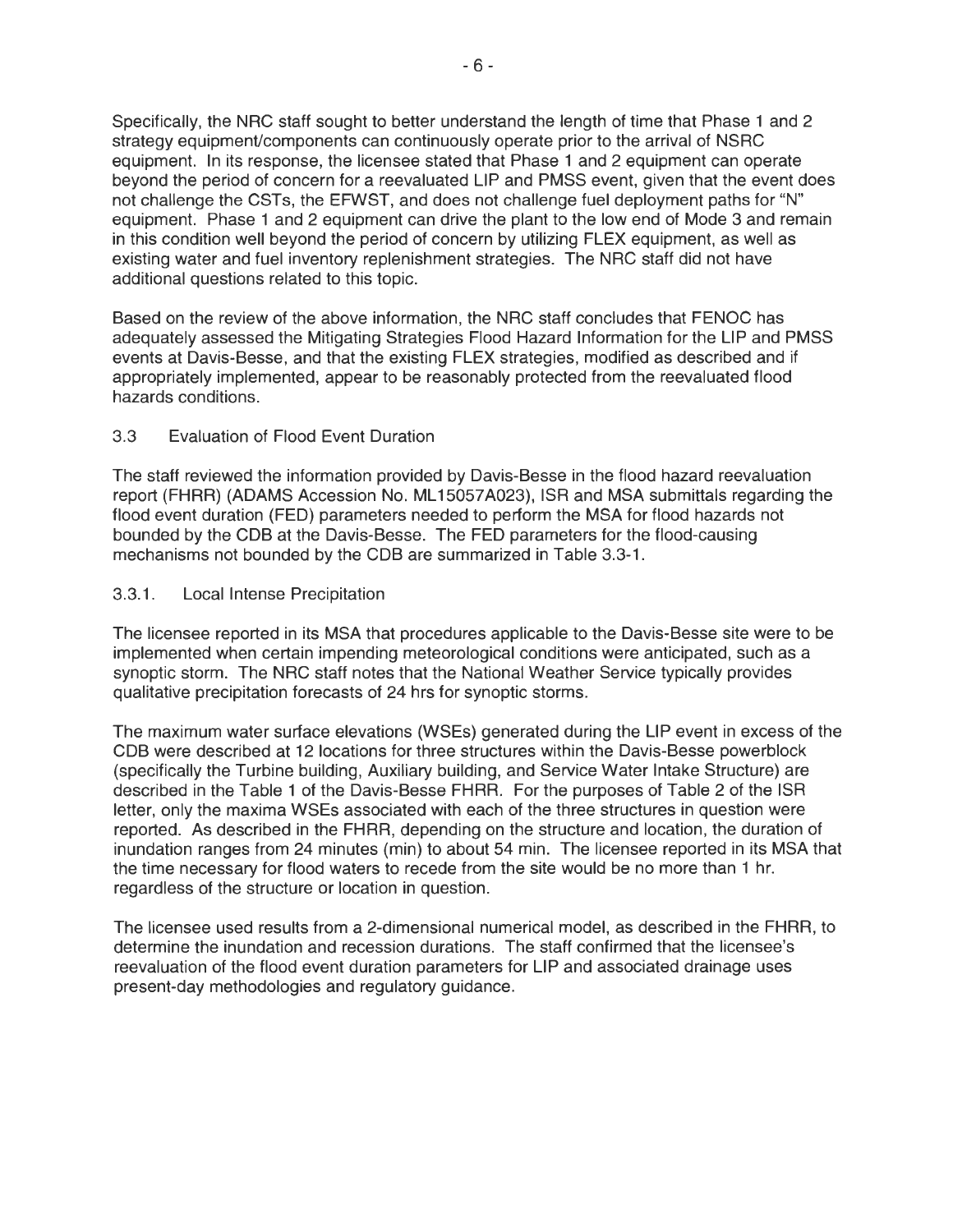#### 3.3.2 Storm Surge

As mentioned above, the licensee identified an AOP that was to be implemented when impending flooding conditions at the Davis-Besse site were anticipated due a meteorological event capable of inducing flooding at the reactor site; this procedure is also applicable to any PMSS that would occur. In its MSA, the licensee described the PMSS applicable to the Davis-Besse site as a short-term, low-velocity event. The preparation time for a PMSS flooding event was reported as 1 hr.

The licensee also reported that the duration of flooding due to storm surge is on the order of 2.5 hrs, and the time for flood waters to recede from the controlled area range from 14 to 44 hrs depending on the location and its topography. Based on a review of the literature, as well as the modeling results, the staff concluded that the licensee's storm surge modeling is acceptable and the assumptions are reasonable for use as part of the MSA review.

#### 3.4 Evaluation of Associated Effects

The staff reviewed the information provided by Davis-Besse in the FHRR, ISR, and MSA submittals regarding associated effects (AE) parameters for flood hazards not bounded by the COB. The AE parameters related to water surface elevation (i.e., stillwater elevation with wind waves and runup effects) were previously reviewed by staff, and were transmitted to the licensee via the ISR letter. The AE parameters not directly associated with water surface elevation are discussed below and are summarized in Table 3.4-1.

For the LIP event, the licensee stated that the associated effects of LIP flooding were considered minimal due to the relative low flow velocities and limited debris effects within the protected area. The staff confirmed this statement by reviewing the licensee-provided LIP model input and output files. The staff found that the estimated inundation depths and flow velocities are acceptable and that the modeling is reasonable for use in the MSA. The staff agrees with the licensee's conclusion that the AE parameters for LIP are either minimal or no impact on the safety-related plant structures.

The staff reviewed the licensee's calculation of the debris load and maximum velocity applied to the debris. The staff noted that the licensee's assumption of a tree-log debris meets the guidelines by American Society of Civil Engineers (ACSE), "Minimum Design Loads for Buildings and Other Structures," ASCE Standard ASCE/SEI 7-10, with the following characteristics: 1,000 lb in weight, 30 ft in length, and 1 ft in diameter. The staff found that the load calculation is accurate and the assumptions are reasonable for use as part of the MSA review.

In summary, the staff determined the licensee's methods were appropriate and the provided AE parameters are reasonable for use in the MSA.

#### 3.5 Conclusion

The NRC staff has reviewed the information provided in the Davis-Besse MSA related to the original FLEX strategies, as assessed against the reevaluated hazards. The staff concludes that the licensee has demonstrated the capability to implement FLEX strategies, as modified, against the reevaluated hazards described in the ISR letter. The NRC staff made its determination based upon: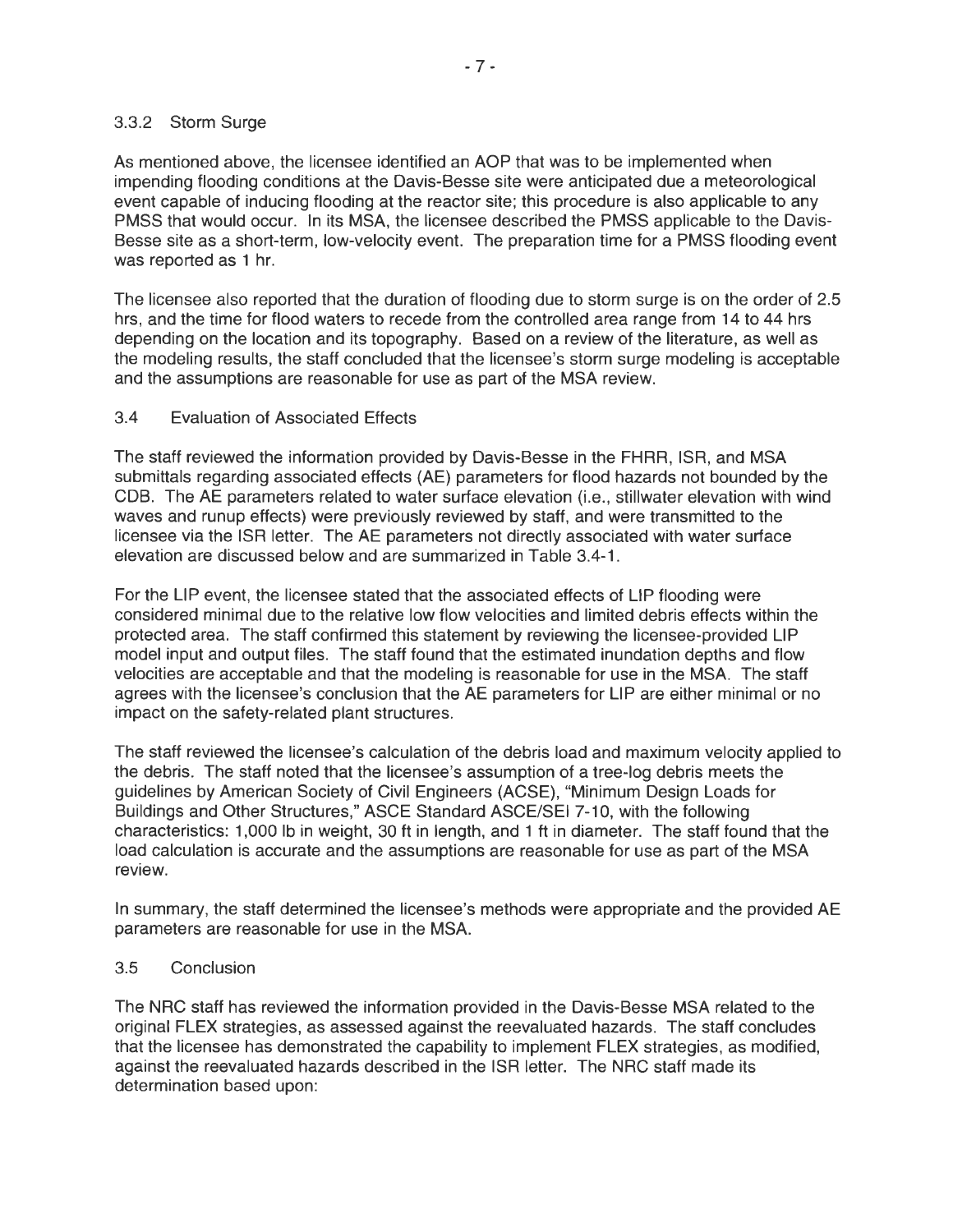- All Phase 1 and 2 strategies, as currently designed, contain sufficient margin to allow local floodwaters to recede prior to any required FLEX "N" actions or equipment deployment. As a result, implementation timelines should not be impacted;
- All FLEX "N" equipment (except two debris removal trucks), which is stored in the EFWF and the auxiliary building, should be available and not impacted as a result of a LIP and/or PMSS;
- Alternate staging areas for Phase 3 equipment have been identified to allow the completion of Phase 3 actions;
- Revised trigger points, which allow for FLEX "N+1" equipment to be deployed prior to the deployment path being flooded, have been identified and are being developed; and
- The proposed modifications to the existing FLEX strategy have been identified and are being tracked in the Davis-Besse corrective action program.

Therefore, the NRC staff concludes that the licensee has demonstrated the capability to implement the original FLEX strategies, with modifications, under the conditions associated with the reevaluated LIP and PMSS floods, including associated effects and flood event duration, as described in NEI 12-06, Revision 2, and JLD-ISG-2012-01, Revision 1.

## 4.0 CONCLUSION

The NRC staff has reviewed the information presented by the licensee in the MSA for Davis-Besse. The NRC staff confirmed that the licensee's flood hazard MSA for Davis-Besse was performed consistent with the guidance in Appendix G of NEI 12-06, Revision 2, as endorsed by JLD-ISG-2012-01 , Revision 1. Based on the licensee's use of the hazard characterized in the NRC staff's ISR letter, the methodology used in the Davis-Besse MSA evaluation, and the description of its current FLEX strategy in the Davis-Besse MSA and supporting documentation, the NRC staff concludes that the licensee has demonstrated that the mitigation strategies appear to be reasonably protected from reevaluated flood hazards conditions.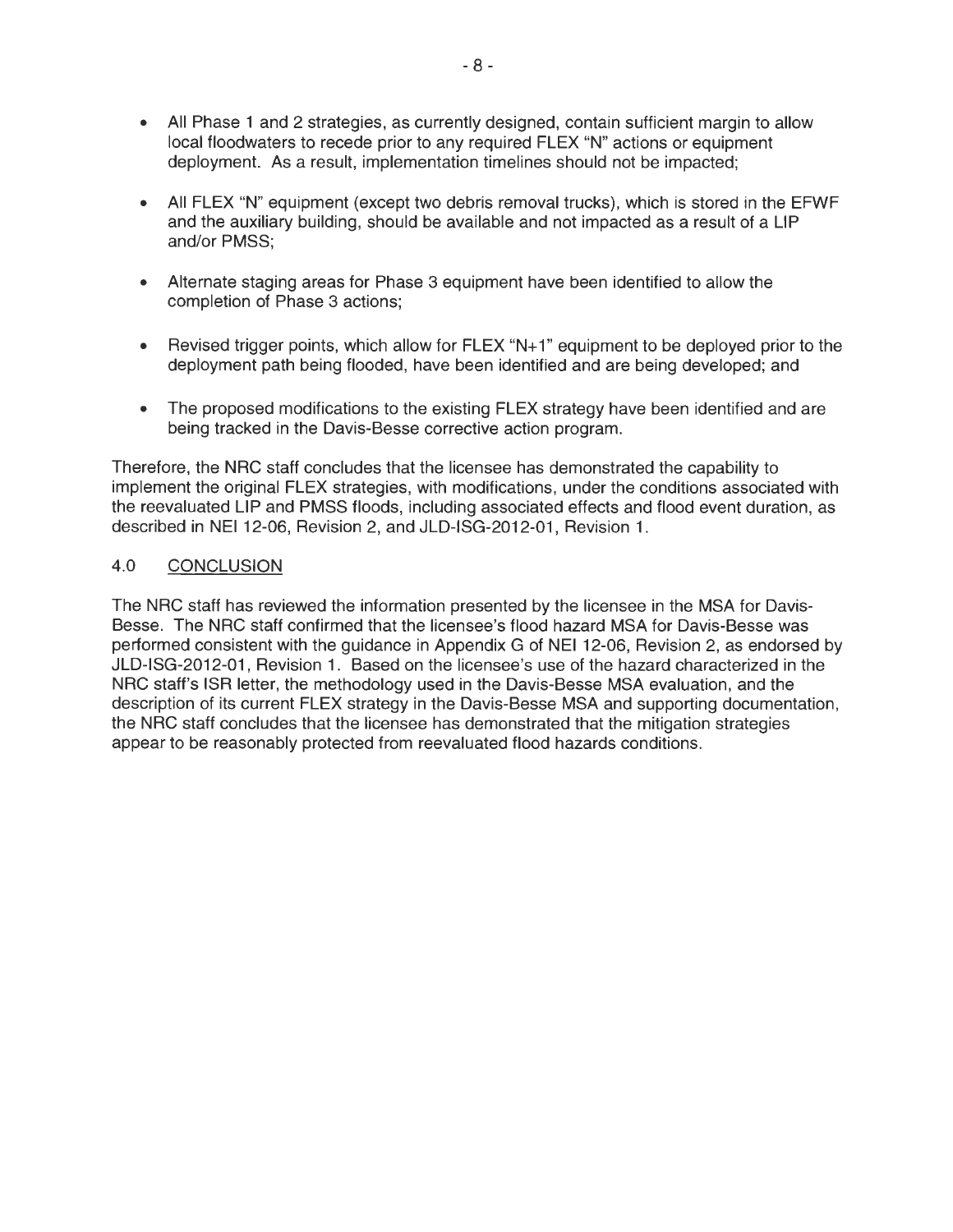| <b>FLOOD-CAUSING MECHANISM</b>                                       | <b>TIME AVAILABLE FOR</b><br><b>PREPARATION FOR</b><br><b>FLOOD EVENT</b> | <b>DURATION OF</b><br><b>INUNDATION OF SITE</b> | <b>TIME FOR WATER TO</b><br><b>RECEDE FROM SITE</b> |  |  |  |
|----------------------------------------------------------------------|---------------------------------------------------------------------------|-------------------------------------------------|-----------------------------------------------------|--|--|--|
| <b>Local Intense Precipitation and</b><br><b>Associated Drainage</b> | 1 <sub>hr</sub>                                                           | $2 - 5$ hrs                                     | $< 6$ hrs                                           |  |  |  |
| <b>Storm Surge</b>                                                   | 1 <sub>hr</sub>                                                           | $2.5$ hrs                                       | $14 - 44$ hrs                                       |  |  |  |

# Table 3.3-1. Flood Event Durations for Flood-Causing Mechanisms Not Bounded by the COB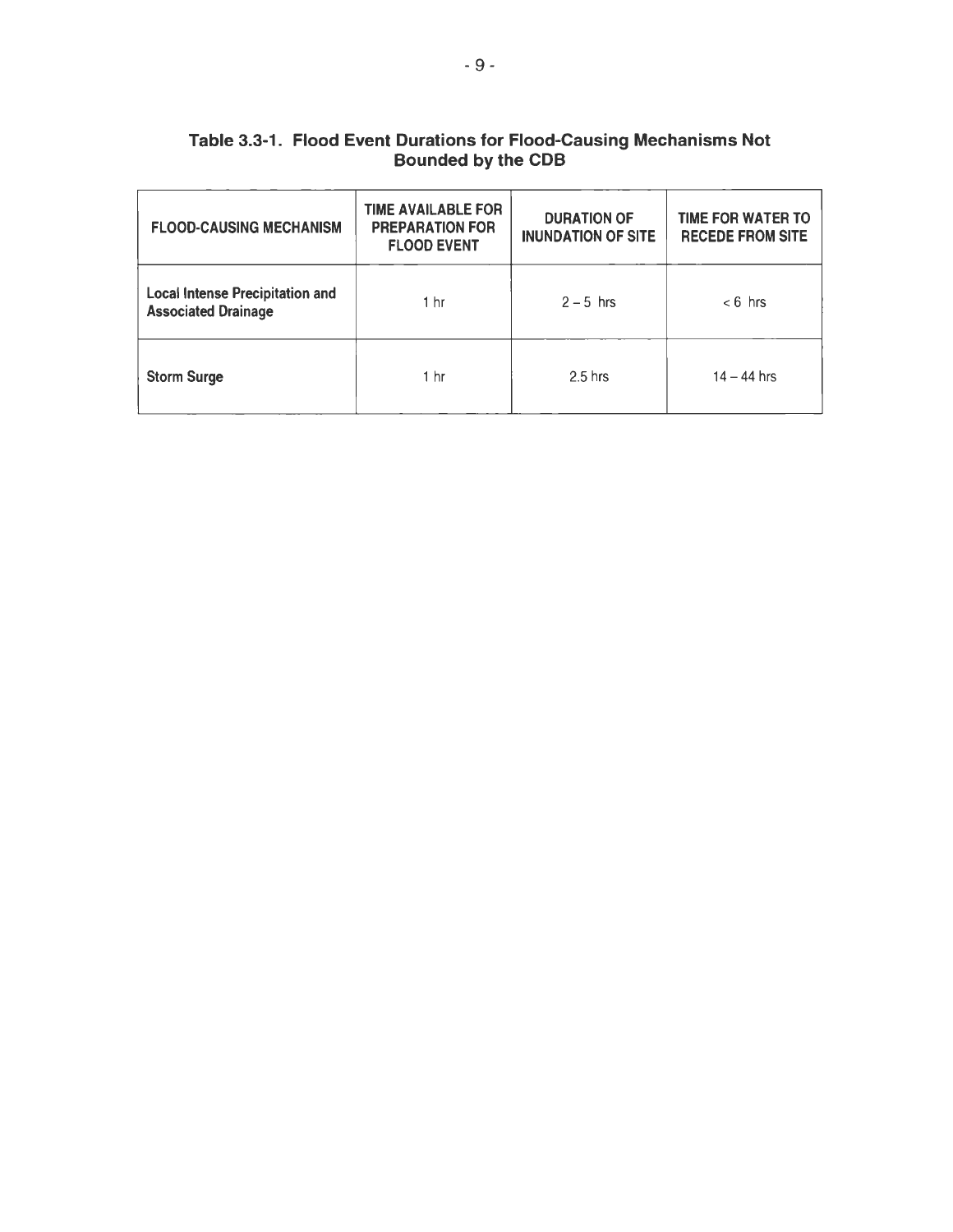# TABLE 3.4-1. ASSOCIATED EFFECTS PARAMETERS NOT DIRECTLY ASSOCIATED WITH TOTAL WATER HEIGHT FOR FLOOD-CAUSING MECHANISMS NOT BOUNDED BY THE COB

|                                                            | <b>FLOODING MECHANISM</b>                                            |                         |                           |                         |
|------------------------------------------------------------|----------------------------------------------------------------------|-------------------------|---------------------------|-------------------------|
| <b>ASSOCIATED EFFECTS</b><br><b>PARAMETER</b>              | <b>Local Intense Precipitation and Associated</b><br><b>Drainage</b> |                         | <b>Storm Surge</b>        |                         |
|                                                            | Powerblock <sup>(1)</sup>                                            | <b>Intake Structure</b> | Powerblock <sup>(1)</sup> | <b>Intake Structure</b> |
| <b>Hydrodynamic loading at</b><br>plant grade              | $<$ 73 psf                                                           | $< 58$ psf              | $< 2.34$ psf              | 2.34 psf                |
| Debris loading at plant grade                              | Minimal                                                              | Minimal                 | Minimal                   | Minimal                 |
| Sediment loading at plant<br>grade                         | Minimal                                                              | Minimal                 | Minimal                   | Minimal                 |
| Sediment deposition and<br>erosion                         | Minimal                                                              | Minimal                 | Minimal                   | Minimal                 |
| <b>Concurrent conditions,</b><br>including adverse weather | Minimal                                                              | Minimal                 | Minimal                   | Minimal                 |
| <b>Groundwater ingress</b>                                 | Not Applicable                                                       | Not Applicable          | Not Applicable            | Not Applicable          |
| Other pertinent factors (e.g.,<br>waterborne projectiles)  | Not Applicable                                                       | Not Applicable          | Minimal                   | Minimal                 |
| (1) Refers to multiple locations with the powerblock.      |                                                                      |                         |                           |                         |